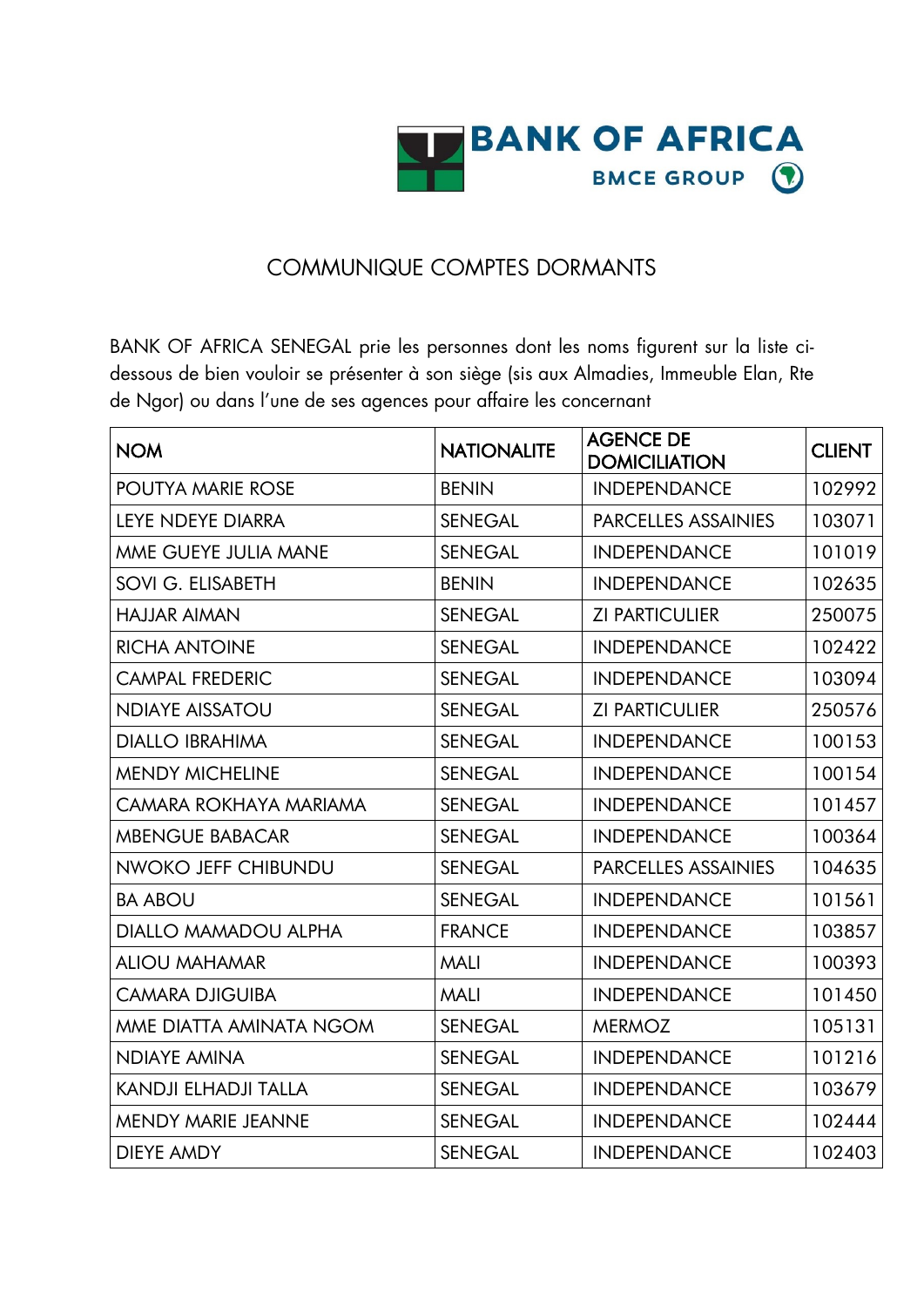| <b>MENDES DEGOL</b>               | <b>GUINEE-BISSAO</b> | <b>ZI PARTICULIER</b> | 250445 |
|-----------------------------------|----------------------|-----------------------|--------|
| <b>TALL AISSATOU</b>              | <b>SENEGAL</b>       | <b>INDEPENDANCE</b>   | 101993 |
| <b>TOSSA KOOVI NESTOR</b>         | <b>BENIN</b>         | <b>INDEPENDANCE</b>   | 103598 |
| <b>DIALLO DALANDA</b>             | <b>SENEGAL</b>       | <b>INDEPENDANCE</b>   | 102349 |
| <b>KOFFI KONAN SIMEON</b>         | <b>COTE D'IVOIRE</b> | <b>ZI PARTICULIER</b> | 250479 |
| <b>VLETIEN A. EVILSONE PRISCA</b> | <b>SENEGAL</b>       | <b>INDEPENDANCE</b>   | 101632 |
| AHO GERMAINE MARTINE H Z          | <b>SENEGAL</b>       | <b>INDEPENDANCE</b>   | 102888 |
| <b>MOHAMED KOUROUZA AHIYA</b>     | <b>NIGER</b>         | <b>INDEPENDANCE</b>   | 105091 |
| <b>RAZAKI CHAKIROU</b>            | <b>FRANCE</b>        | <b>INDEPENDANCE</b>   | 102007 |
| <b>DIENG LUCIEN JOSEPH DIOR</b>   | <b>SENEGAL</b>       | <b>INDEPENDANCE</b>   | 103256 |
| TRIMAILLE GERALD YVES G.          | <b>FRANCE</b>        | <b>INDEPENDANCE</b>   | 102979 |
| <b>BA MAMADOU WAHAB</b>           | <b>SENEGAL</b>       | <b>INDEPENDANCE</b>   | 100305 |
| VIEYRA PAMELA P.M                 | <b>BENIN</b>         | <b>INDEPENDANCE</b>   | 101186 |
| <b>ALZOUMA IDRISSA</b>            | <b>SENEGAL</b>       | PARCELLES ASSAINIES   | 102894 |
| <b>FAYE KHADIM RASSOL</b>         | <b>SENEGAL</b>       | <b>INDEPENDANCE</b>   | 100585 |
| <b>BESSONG RITA EMMANUEL</b>      | <b>CAMEROUN</b>      | <b>INDEPENDANCE</b>   | 102142 |
| MME TOUNDOU A.M. HORTENSE         | <b>COTE D'IVOIRE</b> | <b>INDEPENDANCE</b>   | 101617 |
| <b>GBETOHO PASTEL CHRYSANTHE</b>  | <b>SENEGAL</b>       | <b>INDEPENDANCE</b>   | 101630 |
| <b>SOW ABDOULAYE</b>              | <b>SENEGAL</b>       | <b>INDEPENDANCE</b>   | 102482 |
| <b>BELLO MOHAMED BASTOU</b>       | <b>BENIN</b>         | <b>INDEPENDANCE</b>   | 103702 |
| <b>NDIONE MEITOU</b>              | <b>SENEGAL</b>       | <b>INDEPENDANCE</b>   | 102834 |
| <b>DIEDHIOU CITA</b>              | <b>SENEGAL</b>       | <b>INDEPENDANCE</b>   | 104343 |
| <b>HOUNNASSO PRINCE PASCAL</b>    | <b>BENIN</b>         | <b>INDEPENDANCE</b>   | 103247 |
| <b>EDJO BOKOSSI ARMELLE</b>       | <b>BENIN</b>         | <b>INDEPENDANCE</b>   | 100660 |
| <b>FALL CHEIKH TACKO</b>          | <b>SENEGAL</b>       | <b>INDEPENDANCE</b>   | 102214 |
| <b>DIENG MACODOU NDIOUGA</b>      | <b>SENEGAL</b>       | <b>INDEPENDANCE</b>   | 103145 |
| <b>CISS OUSMANE</b>               | <b>SENEGAL</b>       | <b>INDEPENDANCE</b>   | 104591 |
| <b>KASSE ALIOUNE BADARA</b>       | <b>SENEGAL</b>       | <b>INDEPENDANCE</b>   | 102094 |
| SY OUMOU SALMA                    | <b>FRANCE</b>        | <b>ZI PARTICULIER</b> | 250414 |
| SANCHEZ MURIEL TABITHA            | <b>SENEGAL</b>       | <b>ZI PARTICULIER</b> | 250415 |
| SANCHEZ MARIE-KAROL               | <b>SENEGAL</b>       | <b>ZI PARTICULIER</b> | 250416 |
| <b>DIOP MAGUETTE</b>              | <b>SENEGAL</b>       | <b>ZI PARTICULIER</b> | 250717 |
| <b>BESSANE DIABOU</b>             | <b>SENEGAL</b>       | <b>ZI PARTICULIER</b> | 250718 |
| <b>SYLLA MALICK</b>               | <b>SENEGAL</b>       | <b>INDEPENDANCE</b>   | 101146 |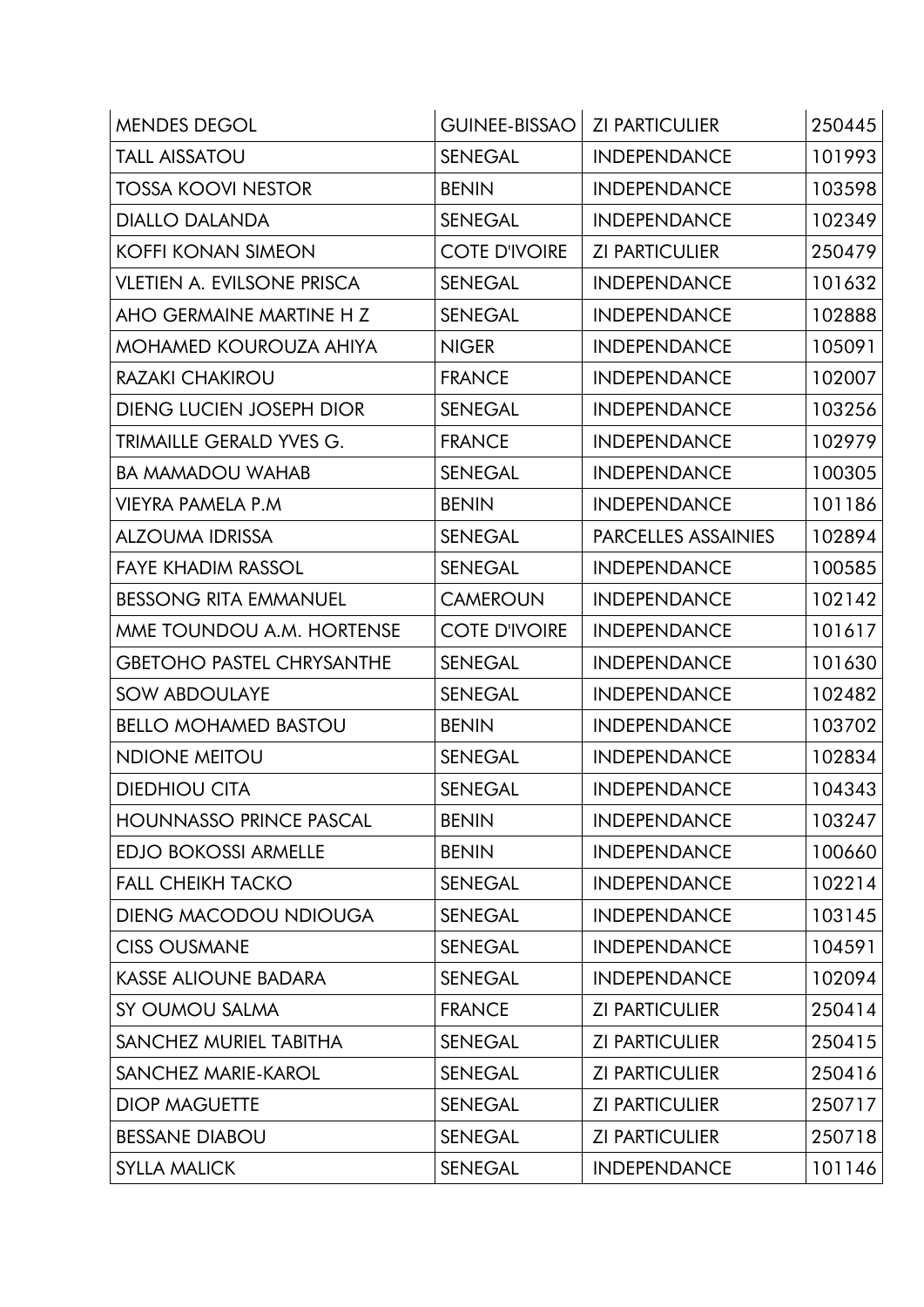| <b>DIALLO IBRAHIMA</b>           | <b>SENEGAL</b>       | <b>INDEPENDANCE</b>        | 102693 |
|----------------------------------|----------------------|----------------------------|--------|
| <b>SECK OUMAR SOKHNA</b>         | <b>SENEGAL</b>       | <b>INDEPENDANCE</b>        | 102389 |
| <b>SARR AMADOU LAMINE</b>        | <b>SENEGAL</b>       | <b>INDEPENDANCE</b>        | 102393 |
| <b>AKPOVO CHARLOTTE HORTENCE</b> | <b>BENIN</b>         | <b>INDEPENDANCE</b>        | 101530 |
| MME DIOUF MANE TALL              | <b>SENEGAL</b>       | <b>INDEPENDANCE</b>        | 103642 |
| <b>DIOP NDEYE COUMBA</b>         | <b>SENEGAL</b>       | <b>PARCELLES ASSAINIES</b> | 104624 |
| <b>DIENE ELHADJI MALICK</b>      | <b>SENEGAL</b>       | <b>HLM</b>                 | 105159 |
| MME FALL AMINATA SARR            | <b>SENEGAL</b>       | <b>INDEPENDANCE</b>        | 101584 |
| <b>NIANG AISSATOU</b>            | <b>SENEGAL</b>       | <b>INDEPENDANCE</b>        | 101951 |
| MAMA DJIMA NAWALIATOU B.         | <b>BENIN</b>         | <b>INDEPENDANCE</b>        | 103552 |
| KOUAKOU YAOH JOEL G.             | <b>COTE D'IVOIRE</b> | <b>PARCELLES ASSAINIES</b> | 103841 |
| NDOUMBA MICKOTO NICAISE          | <b>SENEGAL</b>       | <b>INDEPENDANCE</b>        | 103530 |
| DIOP AMADOU A. MAR               | <b>FRANCE</b>        | <b>INDEPENDANCE</b>        | 100716 |
| MME TRAORE FANTA                 | <b>MALI</b>          | <b>INDEPENDANCE</b>        | 100535 |
| <b>BARRY ABDOUL KADER</b>        | <b>SENEGAL</b>       | <b>INDEPENDANCE</b>        | 100825 |
| PERRIN ALAIN STAPHANE            | <b>COTE D'IVOIRE</b> | <b>INDEPENDANCE</b>        | 101838 |
| <b>PAULY ADOLPH MICHAEL</b>      | <b>SENEGAL</b>       | <b>INDEPENDANCE</b>        | 102232 |
| <b>AGODOKPESSI E.D. GILDAS</b>   | <b>BENIN</b>         | <b>INDEPENDANCE</b>        | 104236 |
| LY TABARA                        | <b>SENEGAL</b>       | <b>INDEPENDANCE</b>        | 103095 |
| <b>SAGNA JEANNOT</b>             | <b>SENEGAL</b>       | <b>INDEPENDANCE</b>        | 103115 |
| <b>DAMIBA CHRISTEL MARIE ALI</b> | <b>BURKINA FASO</b>  | <b>INDEPENDANCE</b>        | 105716 |
| MME NDIAYE KATY DIEYE            | <b>SENEGAL</b>       | <b>INDEPENDANCE</b>        | 106110 |
| <b>DIOUF THIERNO</b>             | <b>SENEGAL</b>       | <b>INDEPENDANCE</b>        | 106974 |
| <b>MBAYE TAHIROU</b>             | <b>SENEGAL</b>       | <b>ZI PARTICULIER</b>      | 251625 |
| <b>ADU GYAMFI SAMUEL</b>         | <b>GHANA</b>         | <b>INDEPENDANCE</b>        | 104686 |
| <b>FASSINOU PIERRE</b>           | <b>BENIN</b>         | <b>INDEPENDANCE</b>        | 106296 |
| DOUMBIYA IBRAHIMA                | SENEGAL              | <b>MALICK SY</b>           | 290365 |
| MISSE EPOUNDE MAEVA DENIS        | <b>SENEGAL</b>       | <b>ZI PARTICULIER</b>      | 251088 |
| <b>IDRISSA ALICH.RAMATOULAYE</b> | <b>NIGER</b>         | <b>INDEPENDANCE</b>        | 106547 |
| <b>TOURE BOUBACAR</b>            | SENEGAL              | <b>TOUBA 2</b>             | 900079 |
| <b>DIAGNE PAPA GALAYE</b>        | <b>SENEGAL</b>       | <b>MALICK SY</b>           | 290388 |
| <b>MBENGUE BADARA</b>            | <b>SENEGAL</b>       | <b>MALICK SY</b>           | 290389 |
| <b>THIAM ISMAILA DIOUF</b>       | <b>SENEGAL</b>       | <b>MALICK SY</b>           | 290390 |
| MR OU MME THIAM                  | <b>SENEGAL</b>       | <b>INDEPENDANCE</b>        | 105227 |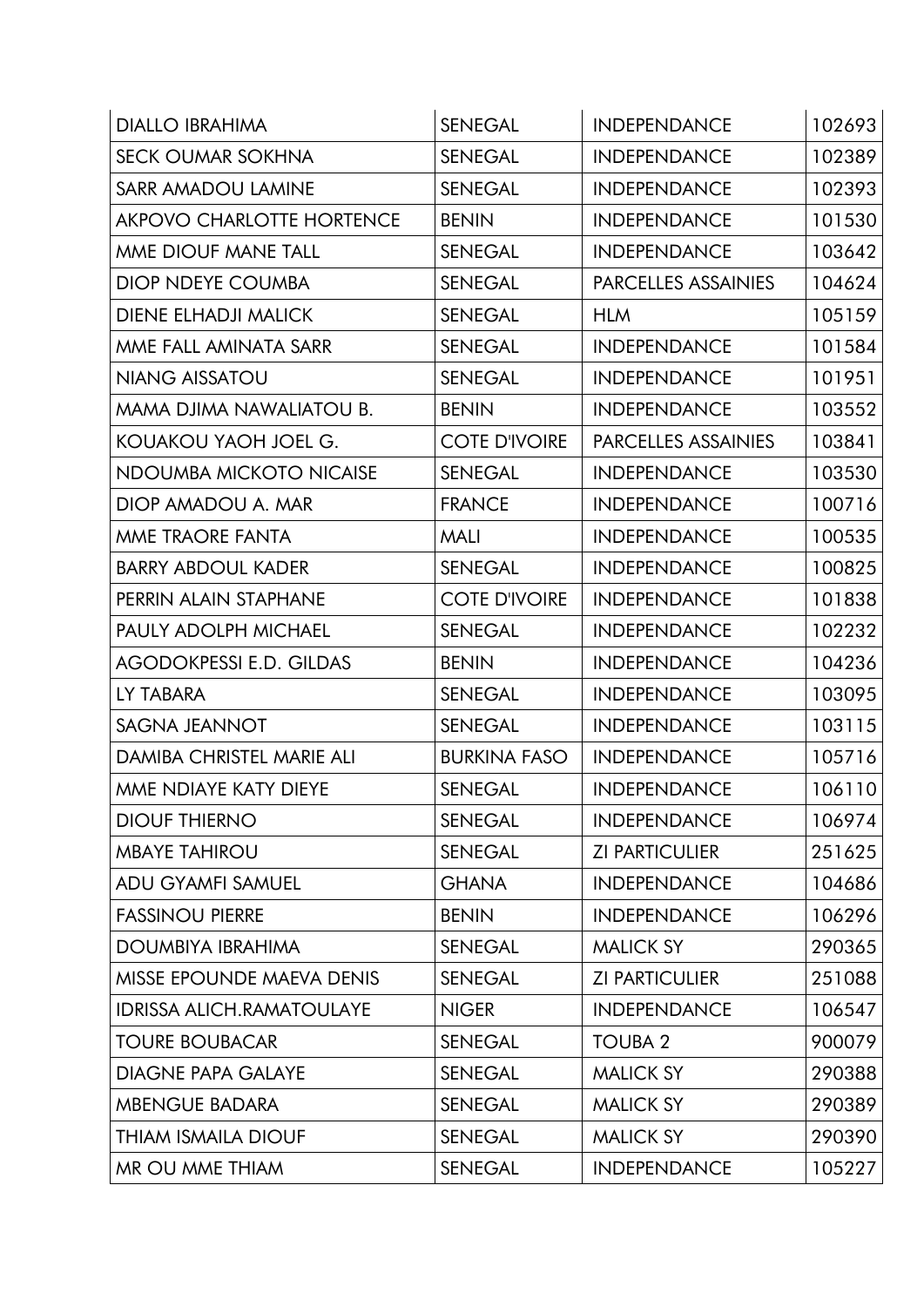| <b>KEBE MAMADOU</b>              | <b>SENEGAL</b> | <b>INDEPENDANCE</b>        | 104601 |
|----------------------------------|----------------|----------------------------|--------|
| <b>NIANG ABOU ABDOULAYE</b>      | <b>SENEGAL</b> | <b>ZI PARTICULIER</b>      | 251303 |
| <b>SALL BIRAHIM</b>              | <b>SENEGAL</b> | <b>MERMOZ</b>              | 106539 |
| <b>NDIAYE ABDOULAYE</b>          | <b>SENEGAL</b> | PARCELLES ASSAINIES        | 270871 |
| <b>BA NDIAGA</b>                 | <b>SENEGAL</b> | <b>ZI PARTICULIER</b>      | 251320 |
| <b>NGUEADOUM PATRICK</b>         | <b>TCHAD</b>   | <b>PARCELLES ASSAINIES</b> | 270301 |
| <b>MAGATTE SARR</b>              | <b>SENEGAL</b> | <b>MALICK SY</b>           | 290254 |
| <b>BABACAR ET PIOGER</b>         | <b>SENEGAL</b> | <b>ZI PARTICULIER</b>      | 251543 |
| <b>PIOGER</b>                    | <b>FRANCE</b>  | <b>ZI PARTICULIER</b>      | 251544 |
| <b>THIOUNE TAFSIR</b>            | <b>SENEGAL</b> | PARCELLES ASSAINIES        | 271110 |
| NDIAYE PAPA IBRAHIMA             | <b>SENEGAL</b> | <b>MERMOZ</b>              | 105300 |
| DAVENPORT PATRICK HODZO          | <b>SENEGAL</b> | <b>ZI PARTICULIER</b>      | 250886 |
| <b>SIBY OUSMANE</b>              | <b>SENEGAL</b> | <b>INDEPENDANCE</b>        | 106564 |
| <b>TOURE MOUSTAPHA</b>           | <b>SENEGAL</b> | <b>MALICK SY</b>           | 290029 |
| <b>NDIAYE MODOU</b>              | <b>SENEGAL</b> | <b>PARCELLES ASSAINIES</b> | 270546 |
| <b>SYLL IBRAHIMA</b>             | <b>SENEGAL</b> | <b>PARCELLES ASSAINIES</b> | 270782 |
| <b>GBETIE GIORGIO JEAN LOUIS</b> | <b>SENEGAL</b> | <b>PARCELLES ASSAINIES</b> | 270090 |
| <b>KANE OUMOUL KH.SY B. FAYE</b> | <b>SENEGAL</b> | <b>PARCELLES ASSAINIES</b> | 270721 |
| <b>BATHILY FATOU</b>             | <b>SENEGAL</b> | <b>PARCELLES ASSAINIES</b> | 270722 |
| <b>DIOP IDRISSA</b>              | <b>FRANCE</b>  | <b>INDEPENDANCE</b>        | 106773 |
| <b>ADJO RENE</b>                 | <b>SENEGAL</b> | <b>ZI PARTICULIER</b>      | 251075 |
| <b>MBENGUE KHALIFA ABABACAR</b>  | <b>SENEGAL</b> | <b>PARCELLES ASSAINIES</b> | 270472 |
| <b>SECK NDEYE AWA</b>            | <b>SENEGAL</b> | <b>PARCELLES ASSAINIES</b> | 271100 |
| DIOP ELHADJI MASSAMBA            | <b>SENEGAL</b> | <b>HLM</b>                 | 107229 |
| <b>FAYE AMATH</b>                | <b>SENEGAL</b> | <b>ZI PARTICULIER</b>      | 251522 |
| <b>GUEYE ABDOULAYE</b>           | <b>SENEGAL</b> | <b>PARCELLES ASSAINIES</b> | 270397 |
| <b>DIOP AWA</b>                  | <b>SENEGAL</b> | <b>PARCELLES ASSAINIES</b> | 270399 |
| <b>KEBE ASTOU</b>                | <b>SENEGAL</b> | <b>PARCELLES ASSAINIES</b> | 270371 |
| <b>KA ABOU</b>                   | <b>SENEGAL</b> | <b>PARCELLES ASSAINIES</b> | 270373 |
| <b>SEYE ABDOULAYE</b>            | <b>SENEGAL</b> | <b>PARCELLES ASSAINIES</b> | 270149 |
| <b>FATOUMATA ELISABETH SARR</b>  | <b>SENEGAL</b> | PARCELLES ASSAINIES        | 250567 |
| <b>GOMIS HELENE A. ERMINDA</b>   | <b>SENEGAL</b> | <b>INDEPENDANCE</b>        | 103073 |
| <b>TOURE CATHERINE</b>           | <b>SENEGAL</b> | <b>INDEPENDANCE</b>        | 105916 |
| YEKPE FIFAGNON G. GEOFROY        | <b>BENIN</b>   | PARCELLES ASSAINIES        | 104397 |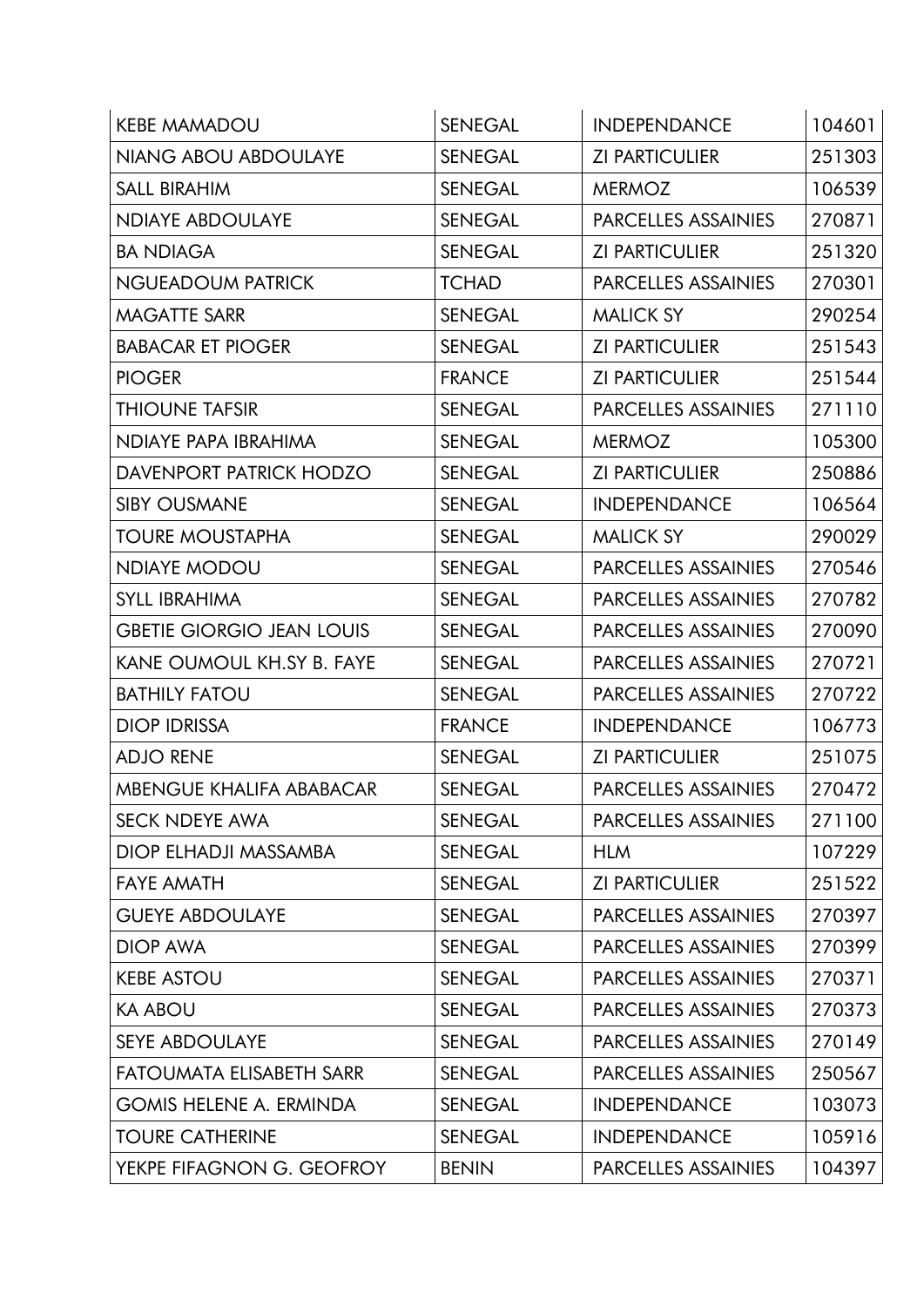| <b>MBALLO TIDIANE</b>            | <b>SENEGAL</b>       | <b>INDEPENDANCE</b>        | 106805 |
|----------------------------------|----------------------|----------------------------|--------|
| <b>TRAORE MOUSTAPHA</b>          | <b>SENEGAL</b>       | <b>PARCELLES ASSAINIES</b> | 270012 |
| <b>BASSE PIERRE</b>              | <b>SENEGAL</b>       | PARCELLES ASSAINIES        | 270946 |
| <b>SENE MBAYE</b>                | <b>SENEGAL</b>       | <b>TOUBA 2</b>             | 900073 |
| THIAM GORGUI MBAPE               | <b>SENEGAL</b>       | <b>ZI PARTICULIER</b>      | 250015 |
| <b>MBAYE KHADIM</b>              | <b>SENEGAL</b>       | <b>TOUBA 2</b>             | 900143 |
| <b>DIOUF ABDOU</b>               | <b>SENEGAL</b>       | <b>PARCELLES ASSAINIES</b> | 270787 |
| <b>HOUNKPONOU GODONOU ANDRE</b>  | <b>SENEGAL</b>       | <b>ZI PARTICULIER</b>      | 250825 |
| <b>COLY LUCIE</b>                | <b>SENEGAL</b>       | <b>PARCELLES ASSAINIES</b> | 270709 |
| <b>KA OUSSEYNOU</b>              | <b>SENEGAL</b>       | <b>PARCELLES ASSAINIES</b> | 270711 |
| <b>GOMIS AUGUSTIN HIPPOLYTE</b>  | <b>SENEGAL</b>       | <b>PARCELLES ASSAINIES</b> | 270524 |
| TONIAN AMON AKA SIMEON P         | <b>COTE D'IVOIRE</b> | <b>INDEPENDANCE</b>        | 106456 |
| <b>HOUETO ADEOYE BABATUNDE S</b> | <b>BENIN</b>         | <b>INDEPENDANCE</b>        | 106388 |
| <b>DIASSE LAMINE</b>             | <b>SENEGAL</b>       | <b>INDEPENDANCE</b>        | 107318 |
| FOFANA MAMOUDOU                  | <b>SENEGAL</b>       | <b>MALICK SY</b>           | 290355 |
| <b>BASSENE IDA CHICA YA</b>      | <b>SENEGAL</b>       | <b>PARCELLES ASSAINIES</b> | 270146 |
| <b>TOURE BOUBACAR</b>            | <b>GUINEE-BISSAO</b> | <b>INDEPENDANCE</b>        | 106017 |
| <b>DIONGUE MODOU KHABANE</b>     | <b>SENEGAL</b>       | <b>MALICK SY</b>           | 290303 |
| <b>KANE OUMAR</b>                | ROYAUME-UNI          | <b>INDEPENDANCE</b>        | 104830 |
| SY YAYE MARIEME MOUNTAGA         | <b>SENEGAL</b>       | <b>INDEPENDANCE</b>        | 106329 |
| <b>TALL SEYNABOU</b>             | <b>SENEGAL</b>       | <b>PARCELLES ASSAINIES</b> | 271074 |
| <b>MANGARA CHERIF AHMADOU.B</b>  | <b>SENEGAL</b>       | <b>INDEPENDANCE</b>        | 106982 |
| <b>GAYE PAUL MOUSTAPHA</b>       | <b>SENEGAL</b>       | <b>INDEPENDANCE</b>        | 104914 |
| <b>DIOUF MANE</b>                | <b>SENEGAL</b>       | PARCELLES ASSAINIES        | 270432 |
| MME MARIAMA KEITA                | <b>SENEGAL</b>       | <b>MALICK SY</b>           | 290001 |
| <b>SIDIBE BALLA</b>              | <b>SENEGAL</b>       | PARCELLES ASSAINIES        | 270887 |
| <b>KOITE SORY</b>                | <b>FRANCE</b>        | <b>PARCELLES ASSAINIES</b> | 270389 |
| <b>DIEDHIOU COLETTE HELAINE</b>  | <b>SENEGAL</b>       | <b>PARCELLES ASSAINIES</b> | 270924 |
| <b>DIOUF AMADOU LAMINE</b>       | <b>SENEGAL</b>       | PARCELLES ASSAINIES        | 270815 |
| <b>DIOUF MBASSE</b>              | <b>SENEGAL</b>       | PARCELLES ASSAINIES        | 270586 |
| <b>EKLOU KOMIVI</b>              | <b>TOGO</b>          | <b>INDEPENDANCE</b>        | 101734 |
| NIASSE PAPE IBRAHIMA             | <b>SENEGAL</b>       | <b>ZI PARTICULIER</b>      | 250187 |
| <b>NDOYE KHADYSSA</b>            | <b>SENEGAL</b>       | <b>INDEPENDANCE</b>        | 103052 |
| <b>DRAME OUSMANE</b>             | <b>SENEGAL</b>       | <b>INDEPENDANCE</b>        | 104738 |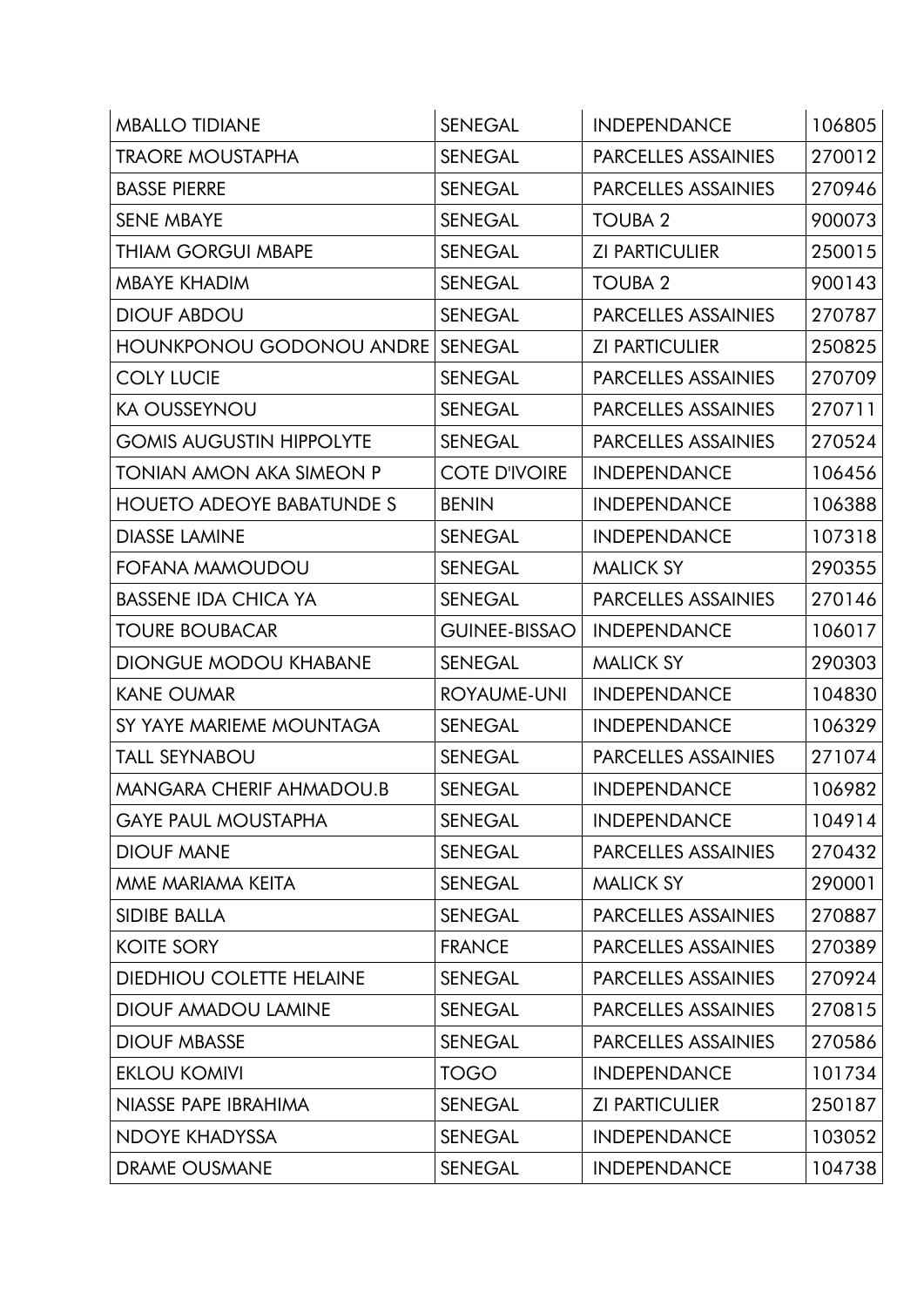| <b>MOUHAMADOU MOUSTAPHA FALL</b> | <b>SENEGAL</b>       | PARCELLES ASSAINIES        | 270986 |
|----------------------------------|----------------------|----------------------------|--------|
| <b>VIGAN JACQUES</b>             | <b>SENEGAL</b>       | <b>INDEPENDANCE</b>        | 106786 |
| MME GUEYE ALIMATOU MBAYE         | <b>SENEGAL</b>       | <b>INDEPENDANCE</b>        | 105948 |
| <b>AMADOU BOUBACAR MAIGA</b>     | <b>BURKINA FASO</b>  | <b>MALICK SY</b>           | 290461 |
| MR NEJDIOUI HICHAM               | <b>MAROC</b>         | <b>INDEPENDANCE</b>        | 106690 |
| <b>NDOUR NDEYE</b>               | <b>SENEGAL</b>       | <b>ZI PARTICULIER</b>      | 250959 |
| <b>SONDJO KOUAMI MARTIN</b>      | <b>BENIN</b>         | <b>INDEPENDANCE</b>        | 105226 |
| <b>SENE FATOU</b>                | <b>SENEGAL</b>       | PARCELLES ASSAINIES        | 270642 |
| <b>DOVONOU PHILOMENE FINDE</b>   | <b>BENIN</b>         | PARCELLES ASSAINIES        | 271042 |
| C.H.E.G 2000                     | <b>SENEGAL</b>       | <b>CENTRALE DAKAR</b>      | 107331 |
| <b>DACOSTA CHARLOTTE</b>         | <b>SENEGAL</b>       | PARCELLES ASSAINIES        | 270549 |
| <b>GOMIS EDOUARD</b>             | <b>SENEGAL</b>       | <b>PARCELLES ASSAINIES</b> | 270553 |
| <b>KANE MAIMOUNA SAIDOU</b>      | <b>SENEGAL</b>       | <b>PARCELLES ASSAINIES</b> | 270977 |
| <b>DIATTA CATHERINE</b>          | <b>SENEGAL</b>       | PARCELLES ASSAINIES        | 270866 |
| <b>KA IDRISSA</b>                | <b>SENEGAL</b>       | <b>INDEPENDANCE</b>        | 106800 |
| <b>SOW CHEIKH TIDIANE</b>        | <b>SENEGAL</b>       | <b>INDEPENDANCE</b>        | 106994 |
| <b>JIADIAIS KAMGA JEAN ROSTA</b> | <b>CAMEROUN</b>      | <b>INDEPENDANCE</b>        | 105180 |
| <b>DIARRA MALOUM</b>             | <b>SENEGAL</b>       | <b>ZI PARTICULIER</b>      | 251525 |
| <b>BA THIERNO AMADOU</b>         | <b>SENEGAL</b>       | PARCELLES ASSAINIES        | 270967 |
| <b>TOURAY NDEY</b>               | <b>GAMBIE</b>        | <b>INDEPENDANCE</b>        | 107128 |
| DIKAMONA B. LHOYD-ULRICH         | <b>CONGO</b>         | <b>HLM</b>                 | 106514 |
| MME FALL ABIBATOU DIOUF          | <b>SENEGAL</b>       | <b>PARCELLES ASSAINIES</b> | 270246 |
| <b>FALL AIDA</b>                 | <b>SENEGAL</b>       | PARCELLES ASSAINIES        | 270436 |
| <b>GNAKPAO EYADOM</b>            | <b>TOGO</b>          | <b>INDEPENDANCE</b>        | 106965 |
| <b>BOUARE ADJA MARIAME.S</b>     | <b>COTE D'IVOIRE</b> | <b>INDEPENDANCE</b>        | 107160 |
| <b>SEYDI IBRAHIMA</b>            | <b>SENEGAL</b>       | <b>MALICK SY</b>           | 290483 |
| <b>GRAND ELIE, EUGENE</b>        | <b>FRANCE</b>        | <b>INDEPENDANCE</b>        | 104978 |
| MME SAGNA ODILE COLY             | <b>SENEGAL</b>       | PARCELLES ASSAINIES        | 270449 |
| <b>GLITHO HILARION AIDO</b>      | <b>BENIN</b>         | <b>INDEPENDANCE</b>        | 106653 |
| <b>SAMB ABDOULAYE</b>            | <b>SENEGAL</b>       | <b>ZI PARTICULIER</b>      | 251618 |
| <b>TOURE MBORIQUA</b>            | <b>SENEGAL</b>       | <b>MALICK SY</b>           | 290044 |
| <b>MENDY MARIE</b>               | <b>SENEGAL</b>       | PARCELLES ASSAINIES        | 270529 |
| <b>BADIANE LANDING</b>           | <b>SENEGAL</b>       | PARCELLES ASSAINIES        | 270530 |
| <b>BADIANE ELHADJI DAME</b>      | <b>SENEGAL</b>       | <b>MALICK SY</b>           | 290320 |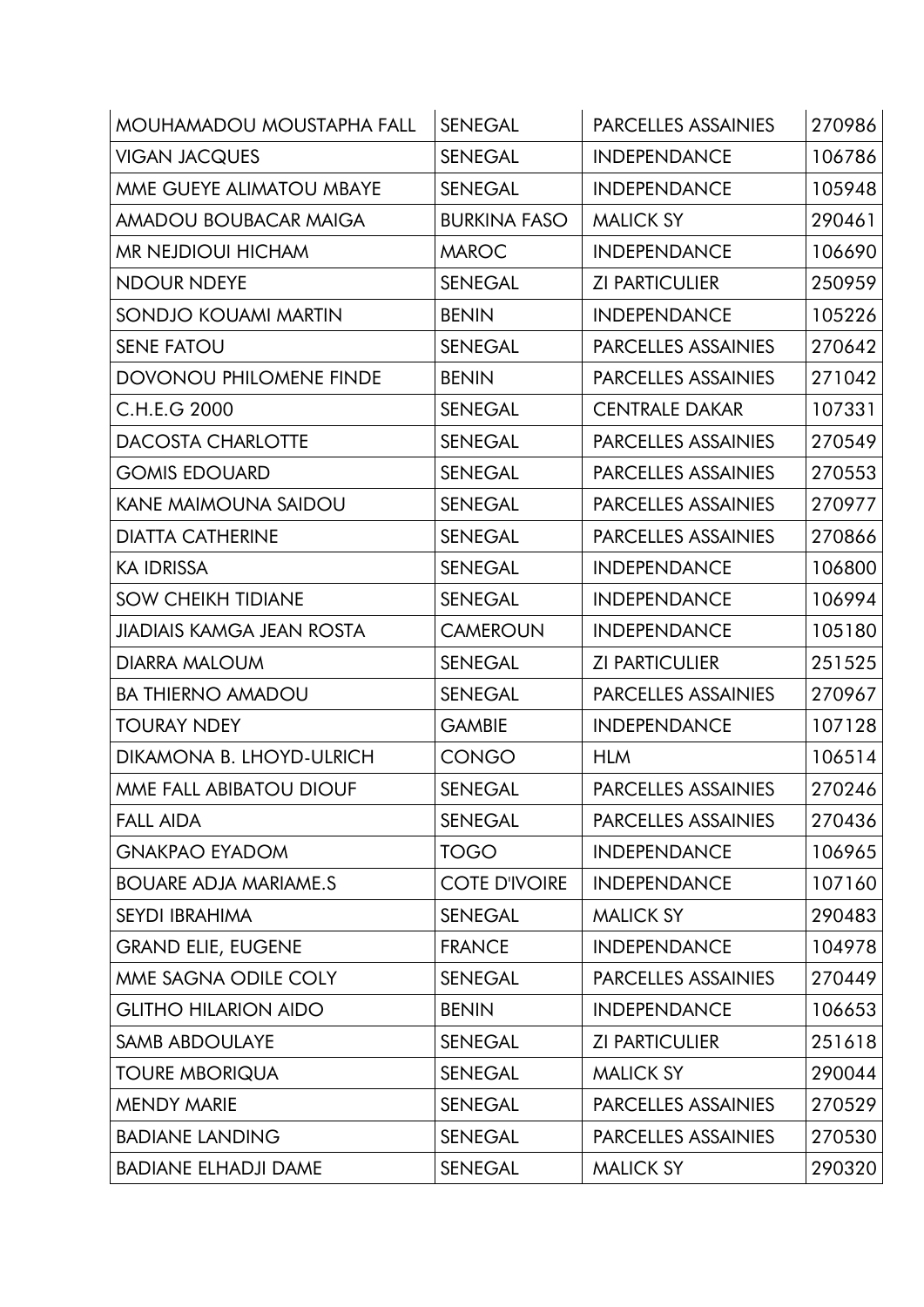| <b>GNINTOUNGBE ISIDORE MARIU</b> | <b>BENIN</b>   | <b>MALICK SY</b>           | 290464 |
|----------------------------------|----------------|----------------------------|--------|
| <b>FALL SIDY</b>                 | <b>SENEGAL</b> | <b>MALICK SY</b>           | 290339 |
| OSSENI HASSIB ADEMOLA AKA        | <b>BENIN</b>   | <b>INDEPENDANCE</b>        | 105532 |
| <b>CORREA DANIELLE ANNE CECI</b> | <b>SENEGAL</b> | <b>MERMOZ</b>              | 105907 |
| <b>COULIBALY IDRISSA</b>         | <b>SENEGAL</b> | <b>ZI PARTICULIER</b>      | 251439 |
| MR OU MME TOURE                  | <b>GUINEE</b>  | <b>INDEPENDANCE</b>        | 104566 |
| <b>DATH MAMADOU</b>              | <b>SENEGAL</b> | <b>INDEPENDANCE</b>        | 106282 |
| <b>KONATE GEORGETTE MARCELIN</b> | <b>GUINEE</b>  | <b>INDEPENDANCE</b>        | 105900 |
| <b>BA OUSSEYNOU NO 2</b>         | <b>SENEGAL</b> | <b>PARCELLES ASSAINIES</b> | 270326 |
| <b>LAMA MARIE THERESE</b>        | <b>SENEGAL</b> | <b>ZI PARTICULIER</b>      | 251269 |
| <b>SOUMARE OUMOU</b>             | <b>SENEGAL</b> | <b>INDEPENDANCE</b>        | 106853 |
| SENGHOR SANDRINE FATOU S.        | <b>SENEGAL</b> | <b>INDEPENDANCE</b>        | 104508 |
| <b>DIAOUNE MODOU YACINE</b>      | <b>SENEGAL</b> | <b>MALICK SY</b>           | 290109 |
| <b>NDIAYE ALASSANE</b>           | <b>SENEGAL</b> | <b>PARCELLES ASSAINIES</b> | 271028 |
| <b>DIOUF CHEIKH</b>              | <b>SENEGAL</b> | <b>INDEPENDANCE</b>        | 105693 |
| THIAM CHEIKH TIDIANE             | <b>SENEGAL</b> | <b>ZI PARTICULIER</b>      | 251029 |
| <b>DJOSSOU PATRICK LIN GERAR</b> | <b>SENEGAL</b> | <b>INDEPENDANCE</b>        | 105847 |
| <b>DIAGNE NDEYE</b>              | <b>SENEGAL</b> | <b>PARCELLES ASSAINIES</b> | 270085 |
| <b>DJITTE BACARY FAKEBA</b>      | <b>SENEGAL</b> | <b>BOURGUIBA</b>           | 350246 |
| <b>CONDE DJIBRILA</b>            | <b>SENEGAL</b> | <b>PARCELLES ASSAINIES</b> | 270243 |
| <b>DIALLO FATOUMATA</b>          | <b>SENEGAL</b> | <b>INDEPENDANCE</b>        | 103039 |
| <b>DIOP ALYSSIA</b>              | <b>SENEGAL</b> | <b>INDEPENDANCE</b>        | 104487 |
| LOUM ADAMA                       | <b>SENEGAL</b> | <b>INDEPENDANCE</b>        | 106031 |
| <b>DIOUF ABDOURAHMANE</b>        | <b>SENEGAL</b> | <b>ELITE</b>               | 200076 |
| MME TOURE AMINATA KANTE          | <b>SENEGAL</b> | <b>INDEPENDANCE</b>        | 106385 |
| <b>SENE AISSATOU</b>             | <b>SENEGAL</b> | PARCELLES ASSAINIES        | 270793 |
| <b>SEYE MOUSTAPHA</b>            | <b>SENEGAL</b> | <b>TOUBA 2</b>             | 900037 |
| <b>DIOP LIMAMOUL JOUNEYDI</b>    | <b>SENEGAL</b> | <b>INDEPENDANCE</b>        | 100647 |
| <b>BA MAMADOU SALIOU</b>         | <b>SENEGAL</b> | <b>INDEPENDANCE</b>        | 106516 |
| <b>TOGNON SIDNEY DEWANOU</b>     | SENEGAL        | <b>INDEPENDANCE</b>        | 103889 |
| <b>DIAGNE ALASSANE</b>           | <b>SENEGAL</b> | <b>PARCELLES ASSAINIES</b> | 271005 |
| NDIAYE JEANINE ANGELIQUE         | <b>SENEGAL</b> | <b>HLM</b>                 | 105905 |
| <b>BA SOULEYE</b>                | <b>SENEGAL</b> | <b>INDEPENDANCE</b>        | 102913 |
| <b>BA BOUBACAR SIDI</b>          | <b>SENEGAL</b> | <b>INDEPENDANCE</b>        | 102915 |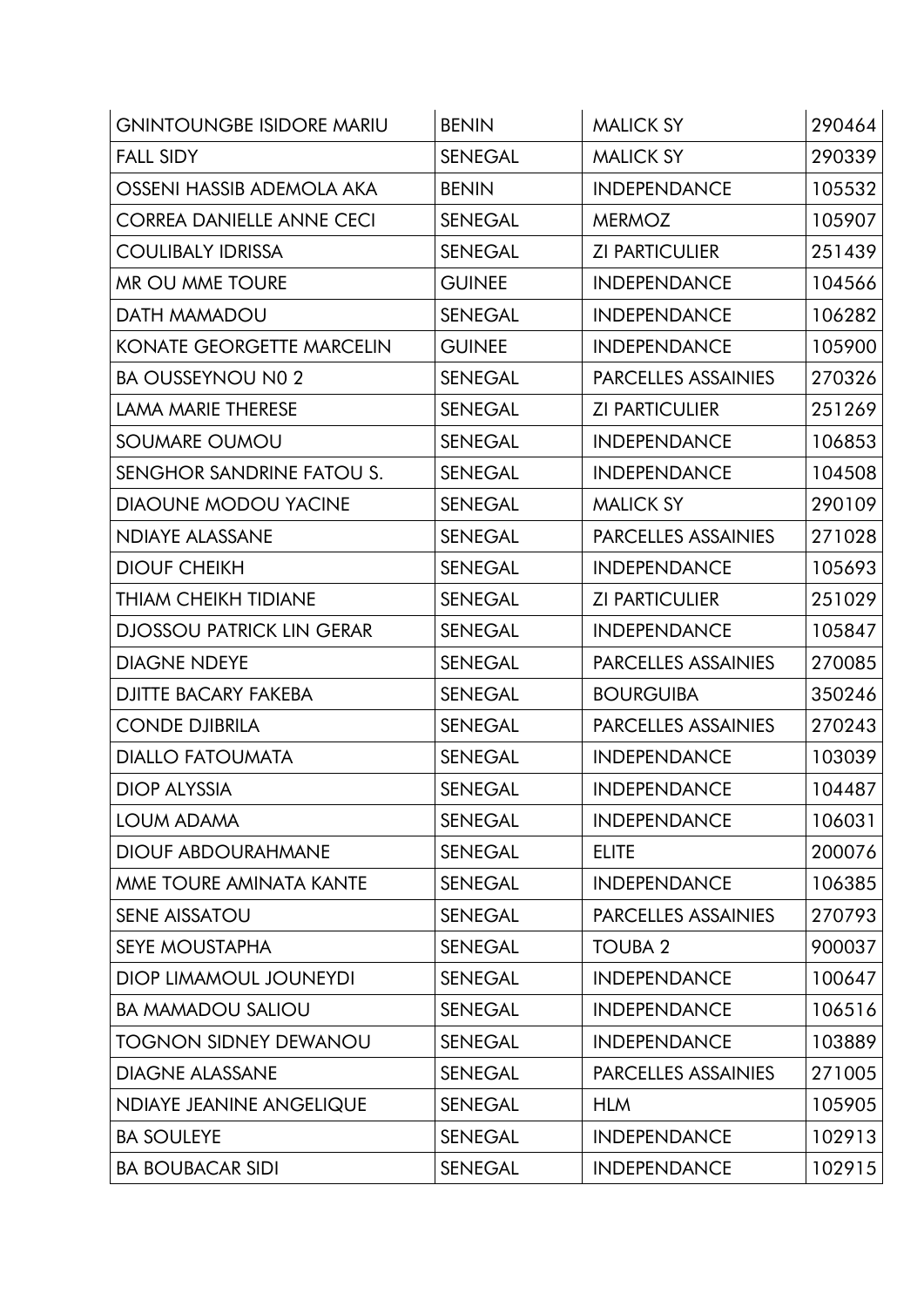| <b>DIOUF MAMADOU</b>            | <b>SENEGAL</b>       | <b>INDEPENDANCE</b>        | 104390 |
|---------------------------------|----------------------|----------------------------|--------|
| <b>DIALLO MAMADOU</b>           | <b>SENEGAL</b>       | <b>PARCELLES ASSAINIES</b> | 104627 |
| <b>HEER MICHEL WALTER ANGE</b>  | <b>ALLEMAGNE</b>     | <b>INDEPENDANCE</b>        | 100853 |
| MME LY MAME NGONE DIOP          | <b>SENEGAL</b>       | <b>INDEPENDANCE</b>        | 100164 |
| <b>SOW IBRAHIMA</b>             | <b>SENEGAL</b>       | <b>ZI PARTICULIER</b>      | 250328 |
| <b>COLY ABDOULAYE</b>           | <b>SENEGAL</b>       | <b>INDEPENDANCE</b>        | 102300 |
| <b>CISSE ABDOU RAHMANE</b>      | <b>SENEGAL</b>       | PARCELLES ASSAINIES        | 102307 |
| LO OUSMANE SEYNABOU             | <b>SENEGAL</b>       | <b>INDEPENDANCE</b>        | 101557 |
| <b>DJIGA HABIB AHMED</b>        | <b>BURKINA FASO</b>  | <b>INDEPENDANCE</b>        | 100378 |
| MARTINELLI JEAN-MICHEL G.       | <b>FRANCE</b>        | <b>INDEPENDANCE</b>        | 101598 |
| <b>FAYE DJIBY</b>               | <b>SENEGAL</b>       | <b>INDEPENDANCE</b>        | 101821 |
| <b>7DIAYE BABACAR</b>           | <b>SENEGAL</b>       | <b>INDEPENDANCE</b>        | 102876 |
| <b>KELLY SANTAROU</b>           | <b>MALI</b>          | <b>INDEPENDANCE</b>        | 101566 |
| <b>MENDONCA FLORENTINO</b>      | <b>GUINEE-BISSAO</b> | <b>INDEPENDANCE</b>        | 100351 |
| SAMBA SOULEYMANE                | <b>SENEGAL</b>       | <b>ZI PARTICULIER</b>      | 250112 |
| <b>DIOP MAME OMAR</b>           | <b>SENEGAL</b>       | <b>INDEPENDANCE</b>        | 101441 |
| <b>BAKASSA TRAORE IRMINE H.</b> | <b>COTE D'IVOIRE</b> | <b>INDEPENDANCE</b>        | 101749 |
| DIOUF MARIE THERESE A.          | <b>SENEGAL</b>       | <b>ZI PARTICULIER</b>      | 250574 |
| NGIRIYE GLORIOSA KAMIKAZI       | <b>SENEGAL</b>       | <b>MERMOZ</b>              | 105619 |
| MR OU MME LE LAN                | <b>SENEGAL</b>       | <b>INDEPENDANCE</b>        | 101020 |
| <b>HANE MOHAMED MAKY</b>        | <b>SENEGAL</b>       | <b>INDEPENDANCE</b>        | 102245 |
| <b>FOFANA KHALILOU</b>          | <b>SENEGAL</b>       | <b>INDEPENDANCE</b>        | 105289 |
| <b>BA BASSIROU</b>              | <b>SENEGAL</b>       | <b>ZI PARTICULIER</b>      | 250350 |
| NDAO AMINATA                    | <b>SENEGAL</b>       | <b>INDEPENDANCE</b>        | 102158 |
| <b>ALIDOU THIAMIOU ICOUCHIK</b> | <b>BENIN</b>         | <b>INDEPENDANCE</b>        | 106333 |
| N'GOH MARIE ELYSE AXELLE        | <b>COTE D'IVOIRE</b> | <b>HLM</b>                 | 104831 |
| <b>NDIAYE PAPA NDIOUGA</b>      | <b>SENEGAL</b>       | <b>TOUBA 2</b>             | 900040 |
| MME SIAKA ALIMATA C.            | <b>SENEGAL</b>       | <b>ZI PARTICULIER</b>      | 250248 |
| <b>NDIAYE CHEIKH STEPHANE</b>   | <b>BELGIQUE</b>      | <b>INDEPENDANCE</b>        | 106880 |
| <b>CISSE MAMADOU</b>            | <b>SENEGAL</b>       | <b>INDEPENDANCE</b>        | 102818 |
| SAMBA NDEYE DIODIO              | <b>SENEGAL</b>       | <b>INDEPENDANCE</b>        | 104267 |
|                                 |                      |                            |        |
|                                 |                      |                            |        |
|                                 |                      |                            |        |